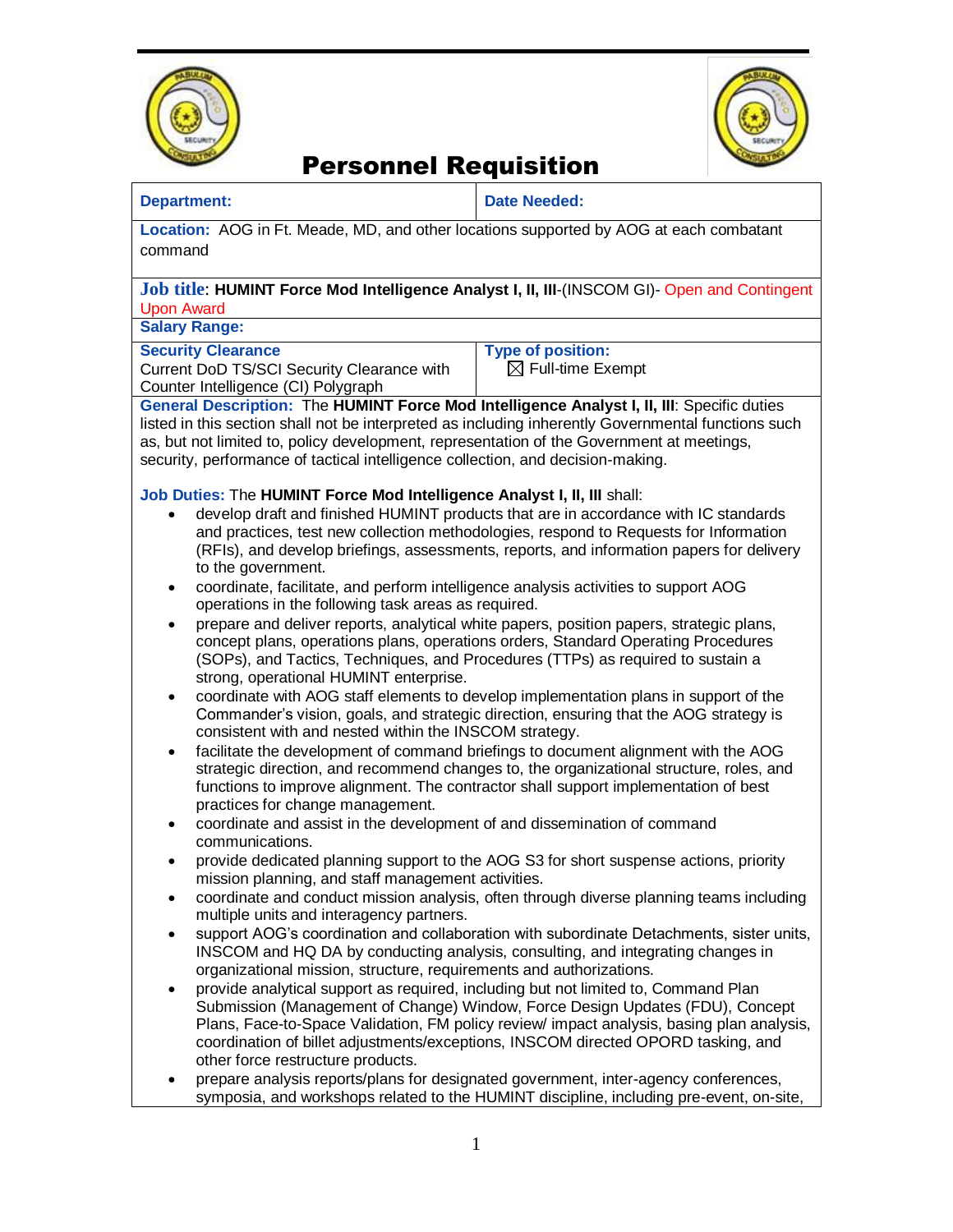



and post-event activities in coordination with AOG.

- create, organize, apply, and facilitate efficient transfer of information between authorized persons in accordance with FM 6-01.1.
- provide recommendations to align people, processes, and tools—to include information technology—within the organization to continuously capture, maintain, and re-use key information and lessons learned in order to learn, adapt, and improve mission performance.
- provide expertise and support to integrate HUMINT capability requirements into the Distributed Common Ground System – Army (DCGS-A). The contractor shall support implementation of the DCGS-A Operations Center Action Plan.
- conduct analysis utilizing network analysis methods (such as Analyst Notebook) and IC databases accessible to AOG including Think Analyze Connect, Terrorist Identity Datamart Environment, Consolidated Consular Database, Proton, Lexis Nexis, Swordfish-J, and Palantir.

# **Work experience requirements:**

- **Specialized Experience:**
	- 5 years knowledge and experience with intelligence operations and its various disciplines, functions, processes, and documentation, with specialized experience in:
		- o Prior collection management experience in any discipline; or
		- o Knowledge of HUMINT operations; or
		- o Experience writing analytic products following IC directives and guidance.
	- Knowledge of Army structure and defense level intelligence operations: intelligence collection, fusion, analysis, production, and dissemination for intelligence databases and products.
	- Experience with intelligence automated systems, especially imagery analysis, signals intelligence and exploitation tools and libraries.
	- Knowledge of intelligence oversight and security guidelines
	- Excellent written communication, research, and analytic skills
	- Excellent oral communication skills for presenting, briefing, or communicating analytical research material including the use of multimedia presentations.

### **Desirable Experience:**

- Knowledge of DoD PPBES (Planning, Programming, Budgeting, and Execution System)
- Knowledge of analysis, organizational restructuring, economics, budget planning, and communications is required
- Deep understanding of Army HUMINT, the Group Commander's vision, and subordinate's missions and capabilities
- Significant experience in strategic communications, strategic planning, senior leader coaching, organizational design, project management and change management
- Knowledge of SharePoint
- Certification as Project Management Professional (PMP) or Change Management Advanced Practitioner (CMAP)
- Experience with all-source intelligence processes, data evaluation, and analysis
- Ability to deliver global situational awareness in support of planning, synchronization, decision making and execution of client missions
- Knowledge of state-of-the-art intelligence analysis tools
- Ability to manage research and coordination for projects.
- Ability to instruct and interact with small groups on data and information requirements and coordination tasks.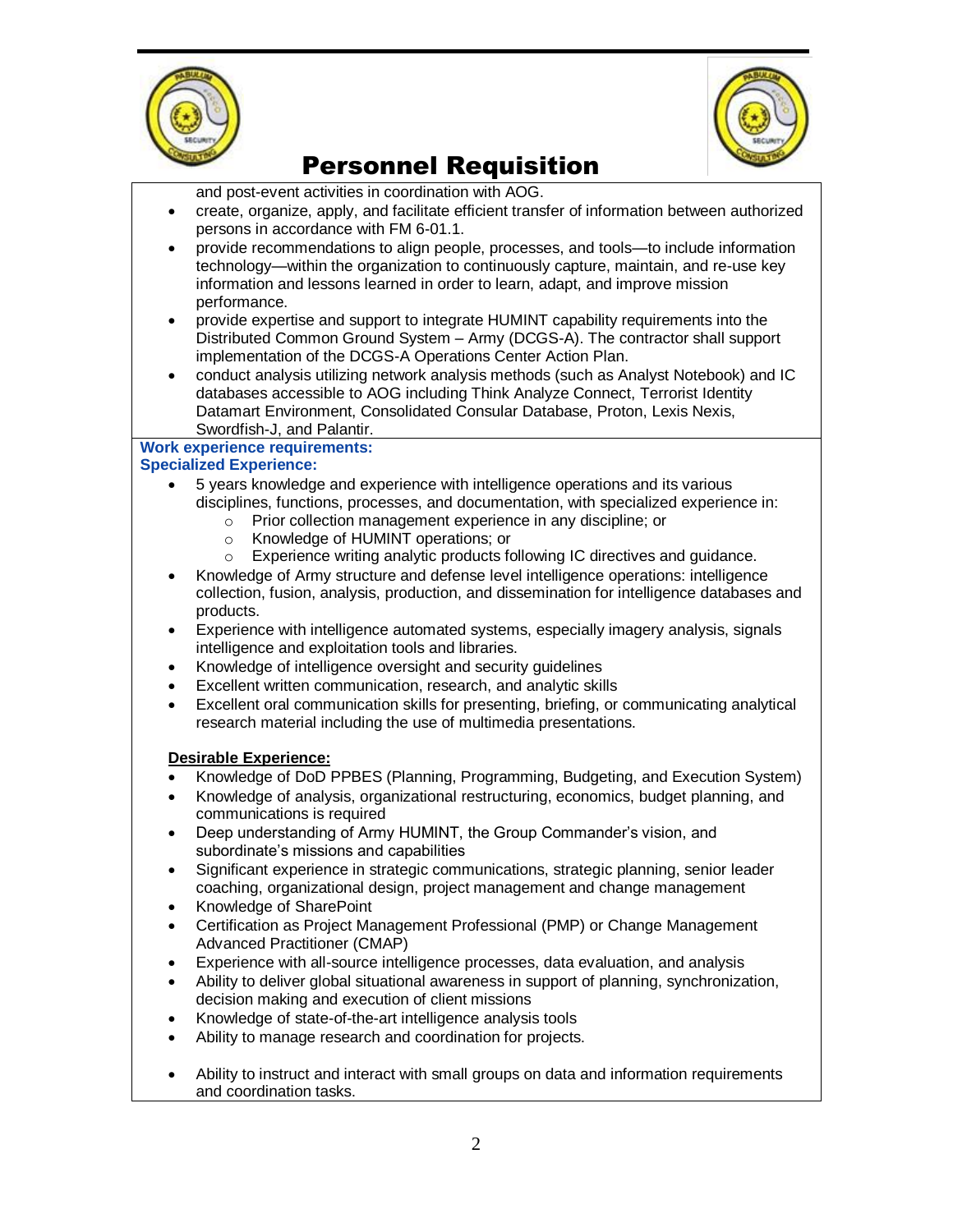



- Detailed knowledge of DIA, NSA, CIA, DEA, FBI, and Departments of Treasury and State programs and products
- Experience with analysis utilizing network analysis methods (such as Analyst Notebook) and IC databases accessible to AOG including Think Analyze Connect, Terrorist Identity Datamart Environment, Consolidated Consular Database, Proton, Lexis Nexis, Swordfish-J, and Palantir.
- Specialized training from any intelligence collection and analysis school or certification

### **Additional Information:**

### **Potential for Teleworking:** No

**Schedule Requirements:** This position shall require the individual to perform tasks during an eight (8) hour work day between the hours of 0900 through 1500 hours for work performed at HQ INSCOM, but is subject to change due to business objectives and goals.

**Physical Requirements:** This position generally consists of working indoors in an office environment at the customer's location. Essential functions: The employee may be required to: sit, walk, or stand for extended periods, talk and hear with the ability to communicate, detect, converse with, discern, convey, express oneself, exchange information, to use the hands and fingers to operate, activate, use, prepare, inspect, place, or position, and see to detect, determine, perceive, identify, recognize, judge, observe, inspect, estimate, and assess.

**Travel Requirements:** Travel to other government facilities or other contractor facilities, during a COOP, while highly unlikely, may be required. All travel requirements (including plans, agenda, itinerary, or dates) will be pre-approved by the government (subject to local policy and procedures). Contractor personnel travel has historically been less than 10%.

**Disclaimer:** The above statements are intended to describe the general nature and level of work being performed by people assigned to this classification. They are not to be construed as an exhaustive list of all responsibilities, duties, and skills required of personnel so classified. All personnel may be required to perform duties outside of their normal responsibilities from time to time, as needed.

**PABULUM Consulting, LLC is an Equal Opportunity Employer and does not discriminate against any person on the basis of race, color, creed, religion, sex, national orientation, disability, age, or any other characteristic protected by law. All resumes and applications submitted are reviewed for consideration of employment and do not constitute an employment relationship.**

| <b>Education Requirements</b>      | <b>Required Desired</b>                                                                                                                                                                                                                                      |
|------------------------------------|--------------------------------------------------------------------------------------------------------------------------------------------------------------------------------------------------------------------------------------------------------------|
|                                    | $\Box\boxtimes$ BA or BS degree in any discipline<br>$\boxtimes$ $\Box$ Associates degree with at least two (2) years of intelligence<br>experience or<br>$\boxtimes$ $\Box$ HS diploma or GED with at least four (4) years of<br>experience in intelligence |
| <b>Certification Requirements</b>  | <b>Required Desired</b>                                                                                                                                                                                                                                      |
|                                    | $\Box$ $\boxtimes$ Specialized training from any intelligence collection and<br>analysis school or Certification<br>$\Box\boxtimes$ Certification as Project Management Professional (PMP) or<br>Change Management Advanced Practitioner (CMAP)              |
| <b>To Apply for this Position:</b> | Update your resume with as much of the wording from this                                                                                                                                                                                                     |
| Apply on-line, which will          | announcement as possible. You must have the listed skills                                                                                                                                                                                                    |